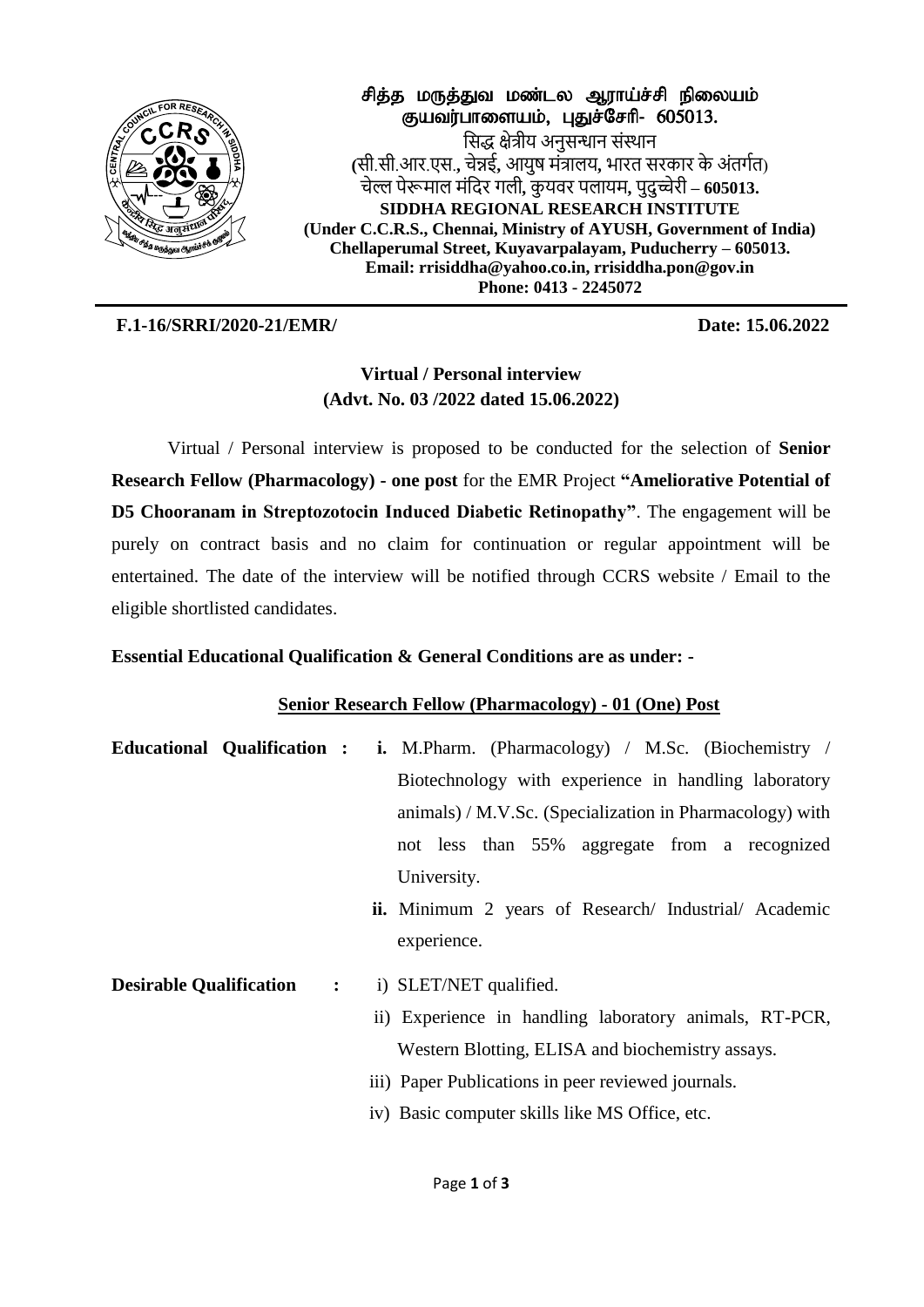| <b>Remuneration</b>          | : Rs.28,000/- + 24% HRA                                                                                                                                                                        |
|------------------------------|------------------------------------------------------------------------------------------------------------------------------------------------------------------------------------------------|
| Age                          | : Not exceeding 35 years (Relaxation will be given up to 5<br>years in case of SC/ST/Women and Physically challenged<br>candidates and 3 years in case of OBC candidates as per<br>GoI Rules). |
| <b>Period of the Project</b> | : Initially for a period of 1 year with subsequent extension<br>based on the performance maximum up to 2 years or till<br>completion of the project, whichever is earlier.                     |
| <b>Place of Posting</b>      | : Siddha Central Research Institute, Chennai.                                                                                                                                                  |

#### **How to Apply:**

The filled in application in the prescribed format along with self attested certificates/documents (Scanned copies) must be sent to the email address **recruitments.srripdy@gmail.com** with cc to **rrisiddha.pon@gov.in.** All the attachments are required in PDF only. Hard copies of the same also need to be sent by post to:

The Research Officer (S) S III & I/c Siddha Regional Research Institute, Chellaperumal Street, Kuyavarpalayam, Puducherry – 605013.

#### **Last date of submission of application: 05.07.2022 up to 5 p.m.**

#### **Instructions to the candidates:**

- **1.** CV/ Resume will not be accepted. The application should be in the prescribed format only along with all required documents. **If otherwise, applications would be summarily rejected.**
- 2. Candidates should enclose self-attested photocopies of educational qualification, research experience and other testimonials along with filled application.
- 3. The crucial date for determining the age limit shall be the last date of application.
- 4. All posts are on contractual basis for the specified duration offered. The engagement period may be renewed after the given duration subject to satisfactory performance and project requirement.